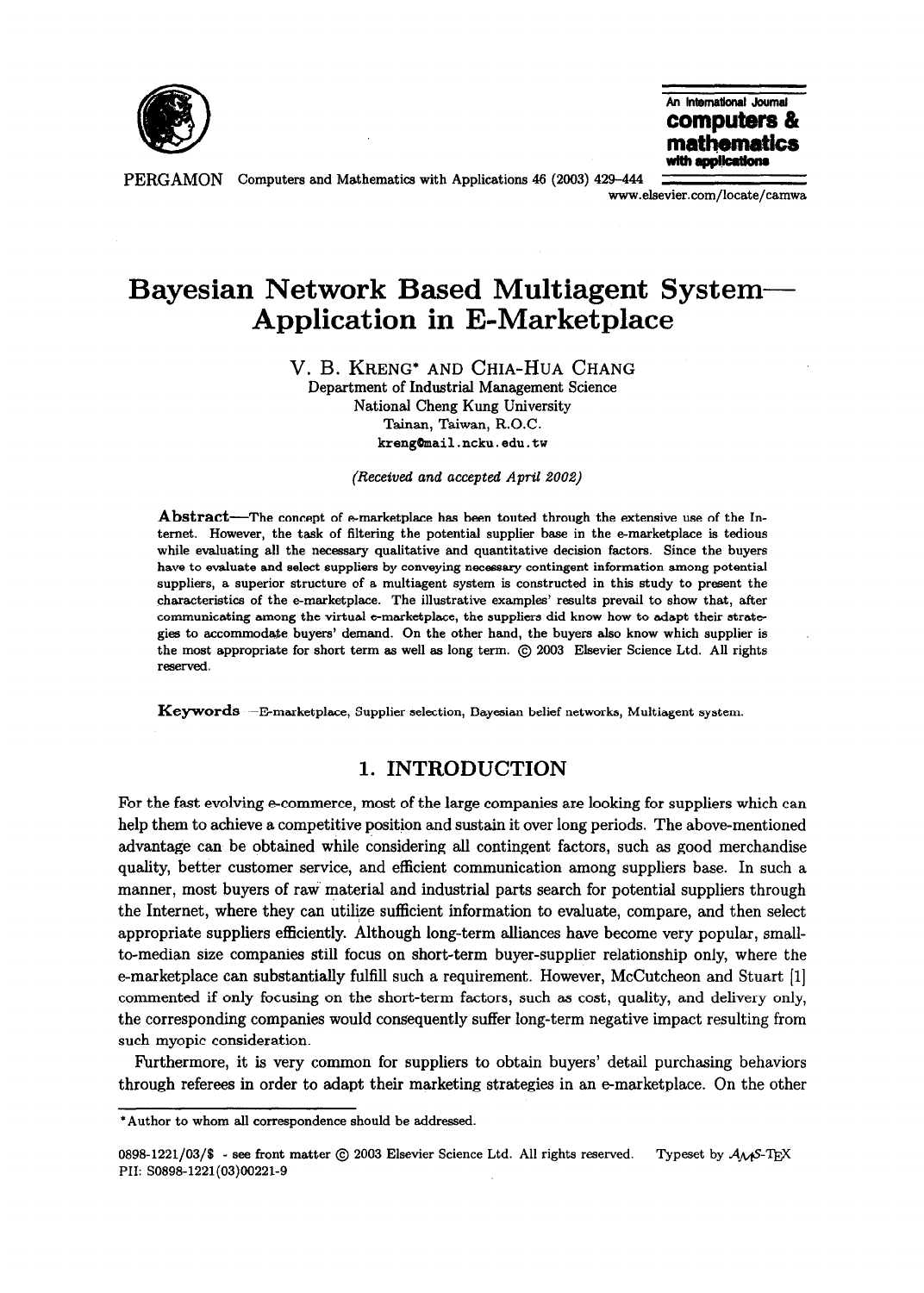hand, buyers' procurement related activities, such as searching products, finding appropriate suppliers, and bidding with them, also require sufficient reference of suppliers in the corresponding field. These kinds of information are usually expensive and not neutral. Accordingly, this study attempts to resolve such drawbacks via intelligent multiagent architecture in the e-marketplace to enhance the efficiency as well as quality.

Moreover, this study intends to provide a better insight for short-term supplier selection employing the benefit of long-term alliance, where agent technology is utilized to represent subdomain knowledge experts and to coordinate all the required quantitative and qualitative factors in considering the fitness of potential suppliers in the e-marketplace.

## 2. LITERATURE REVIEW

With the trend to outsource more and more of value-added content, strategic sourcing is growing in its importance for most firms [2]. For such a reason, many companies are seeking an efficient approach to manage their supply base through alliance in order to eliminate uncertainty from the external supply chain [3]. A lot of literature has surveyed the issues in selection of supplier alliance partners [1,4,5]. Among them, there are two major categories of impact factor to choose supplier alliance partners: one relates to the technology being used to select a supplier [6]; the other relates to the ability to develop mutual goodwill trust with the target supplier [7,8]. Empirical research by Toni and Nassimbeni [9] on Italian plants verified that advanced buyersupplier interaction and cooperative supply management exhibit a predictive validity of the plant performances. Accordingly, companies should consider long-term supplier alliance during the short-term planning horizon as well.

Agent technology has been applied in many domains [lO,ll], in which the common systematic approach is depicted by Figure 1 [12,13]. Each agent, which inherits its own constraints and set of actions, will react to the environmental stimulation with its appropriate action policy. Such reactive ability can be employed to handle tedious decisions for human beings and offer effective information while making decisions. Furthermore, in order to utilize each agent to represent the subdomain of the whole environment of interest, a multiagent system will be constructed. This kind of system requires corresponding agents to retain their inherent autonomy and to cooperate with others. In practice, the multiagent system has proved to solve many problems and accomplish complex tasks for human beings [10,11,14].

In any e-marketplace, suppliers and buyers do not know each other's detail policy, such as willingness to improve customer's service level, etc. However, they can evaluate and infer the



Figure 1. Common structure of the agent system.